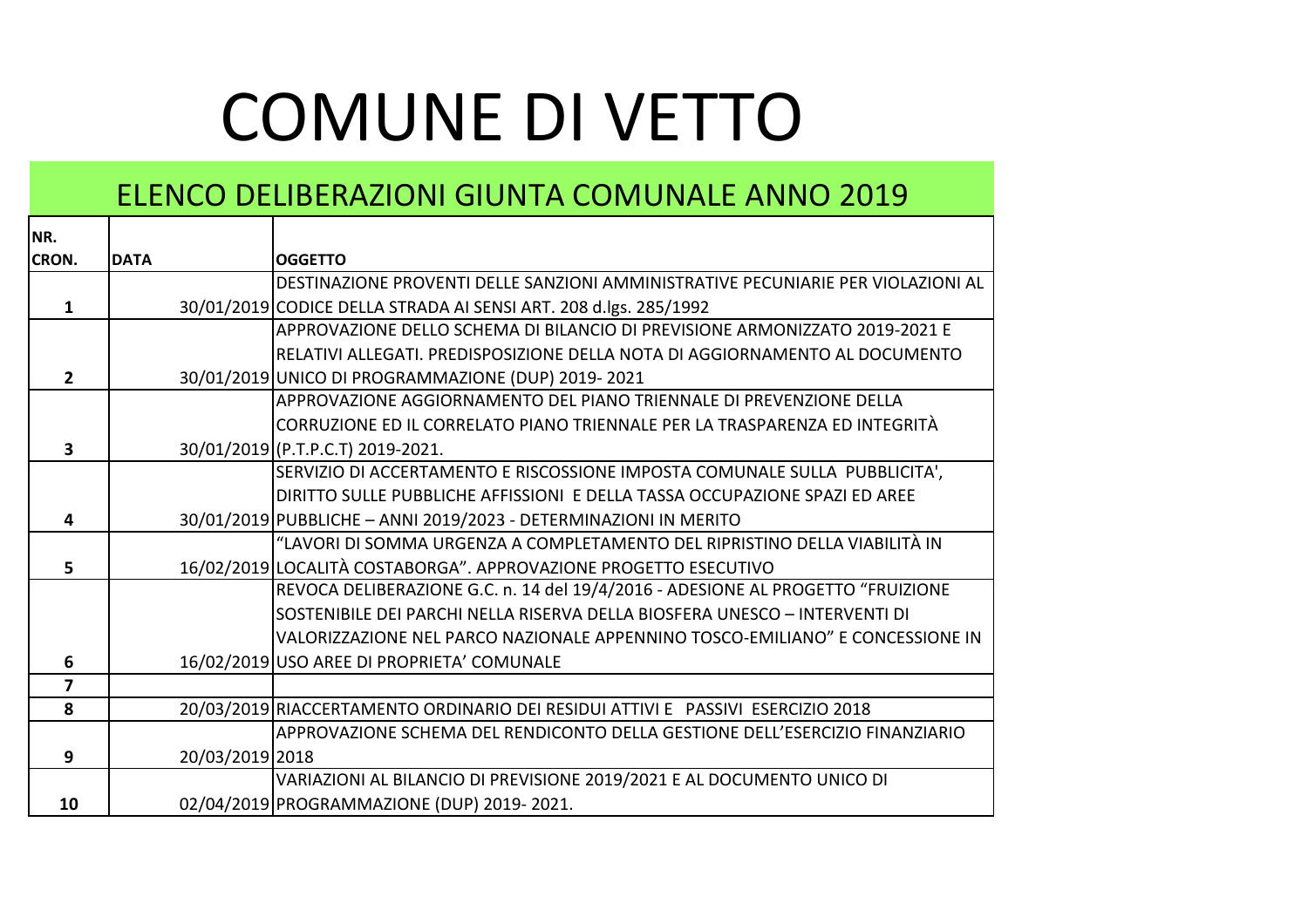|    |                      | APPROVAZIONE PEG - PIANO DETTAGLIATO DEGLI OBIETTIVI E PIANO DELLA PERFORMANCE             |
|----|----------------------|--------------------------------------------------------------------------------------------|
| 11 | 02/04/2019 2019/2021 |                                                                                            |
|    |                      | "ACQUISTO AREA IN LOCALITA' TIZZOLO DI VETTO FG. 24 MAP. 945". APPROVAZIONE BOZZA          |
| 12 |                      | 02/04/2019 DI CONTRATTO DEFINITIVO DI COMPRAVENDITA                                        |
|    |                      |                                                                                            |
| 13 |                      | 15/04/2019 CONCESSIONE DI CONTRIBUTO ALL'ASSOCIAZIONE TURISTICA PRO-LOCO VETTO - ANNO 2019 |
|    |                      | ADESIONE ALLA CONVENZIONE "APERTA" PER LA GESTIONE DA PARTE DELLE                          |
|    |                      | AMMINISTRAZIONI COMUNALI DI UNA PAGINA WEB DELL'APPLICAZIONE ALLERTA METEO                 |
| 14 |                      | 15/04/2019 EMILIA ROMAGNA                                                                  |
|    |                      |                                                                                            |
|    |                      | ADESIONE ALLA "RETE PER L'INTEGRITÀ E LA TRASPARENZA", DI CUI ALL'ART. 15 DELLA L.R. 28    |
|    |                      | OTTOBRE 2016, N. 18 "TESTO UNICO PER LA PROMOZIONE DELLA LEGALITÀ E PER LA                 |
| 15 |                      | 15/04/2019 VALORIZZAZIONE DELLA CITTADINANZA E DELL'ECONOMIA RESPONSABILI"                 |
|    |                      |                                                                                            |
|    |                      | "LAVORI DI MANUTENZIONE STRAORDINARIA FINALIZZATI ALLA MESSA IN SICUREZZA DEGLI            |
|    |                      | IMPIANTI DI RISCALDAMENTO DEGLI EDIFICI PUBBLICI SCUOLA MEDIA E PALESTRA DI VETTO          |
| 16 |                      | 15/04/2019 CAPOLUOGO". APPROVAZIONE PROGETTO ESECUTIVO. CUP. D86B19000090005               |
|    |                      | LAVORI DI MANUTENZIONE STRAORDINARIA STRADE COMUNALI - FONDI PAO 2019".                    |
| 17 |                      | 15/04/2019 APPROVAZIONE PROGETTO ESECUTIVO. CUP. D87H18002360002                           |
|    |                      | COMPARTECIPAZIONE ALLA SPESA PER ASSUNZIONE DI PERSONALE DI POLIZA LOCALE                  |
| 18 |                      | 15/04/2019 NELL'AMBITO DEL SERVIZIO ASSOCIATO DI POLIZIA LOCALE                            |
|    |                      |                                                                                            |
|    |                      | APPROVAZIONE CONVENZIONE TRA IL COMUNE DI VETTO E LA "ASSOCIAZIONE GROPPO" PER             |
|    |                      | LA CONCESSIONE IN USO DELL'AREA CORTILIVA E DI PARTE DEI LOCALI DEL FABBRICATO DI          |
| 19 |                      | 15/04/2019 PROPRIETÀ COMUNALE SITO NELLA FRAZIONE DI GROPPO CIVICO NR. 18                  |
|    |                      | ELEZIONE DEI MEMBRI ITALIANI NEL PARLAMENTO EUROPEO IN DATA 26 MAGGIO 2019.                |
|    |                      | INDIVIDUAZIONE DEI LUOGHI E DEL NUMERO DEGLI SPAZI DESTINATI ALLA PROPAGANDA               |
| 20 |                      | 24/04/2019 ELETTORALE MEDIANTE AFFISSIONI                                                  |
|    |                      | ELEZIONE DIRETTA DEL SINDACO E DEI CONSIGLI COMUNALI IN DATA 26 MAGGIO 2019.               |
|    |                      | INDIVIDUAZIONE DEI LUOGHI E DEL NUMERO DEGLI SPAZI DESTINATI ALLA PROPAGANDA               |
| 21 |                      | 24/04/2019 ELETTORALE MEDIANTE AFFISSIONI                                                  |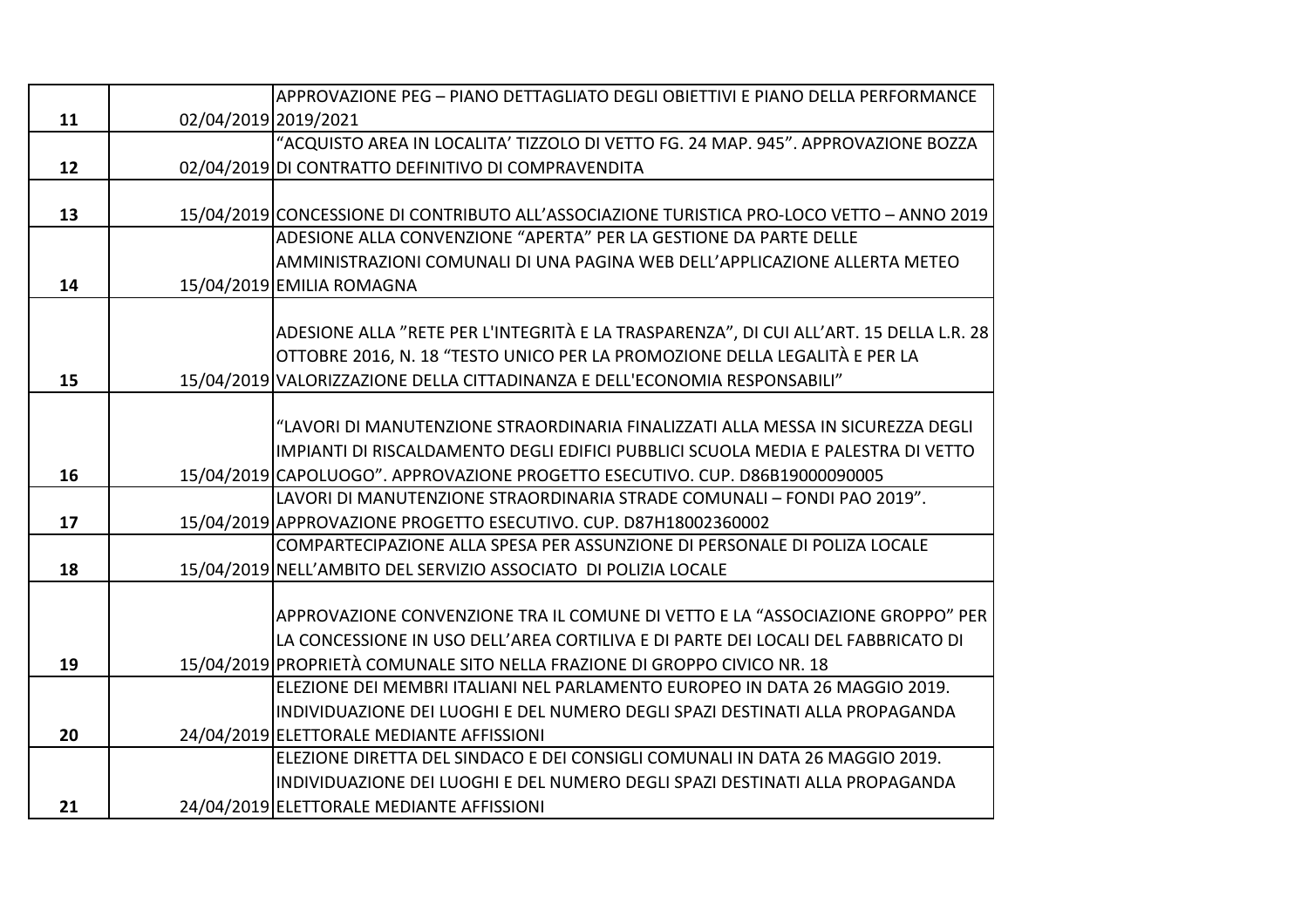|    |                       | ELEZIONE DEI MEMBRI ITALIANI NEL PARLAMENTO EUROPEO IN DATA 26 MAGGIO 2019.                      |
|----|-----------------------|--------------------------------------------------------------------------------------------------|
|    |                       | DELIMITAZIONE, RIPARTIZIONE ED ASSEGNAZIONE DEGLI SPAZI PER LE AFFISSIONI DI                     |
|    |                       | PROPAGANDA A COLORO CHE PARTECIPANO ALLA COMPETIZIONE ELETTORALE CON LISTE DI                    |
| 22 | 29/04/2019 CANDIDATI. |                                                                                                  |
|    |                       | ELEZIONE DEL SINDACO E DEL CONSIGLIO COMUNALE IN DATA 26 MAGGIO 2019.                            |
|    |                       | DELIMITAZIONE, RIPARTIZIONE ED ASSEGNAZIONE DEGLI SPAZI PER LE AFFISSIONI DI                     |
|    |                       | PROPAGANDA A COLORO CHE PARTECIPANO ALLA COMPETIZIONE ELETTORALE CON LISTE E                     |
| 23 |                       | 29/04/2019 CANDIDATURE                                                                           |
|    |                       | APPROVAZIONE ACCORDO DI PROGRAMMA TRA L'UNIONE MONTANA DEI COMUNI                                |
|    |                       | DELL'APPENNINO REGGIANO E I COMUNI DI CARPINETI, CASINA, CASTELNOVO NE' MONTI,                   |
|    |                       | TOANO, VENTASSO, VETTO E VILLA MINOZZO PER LA GESTIONE E PROGRAMMAZIONE DELLE                    |
| 24 |                       | 11/05/2019 ATTIVITA' DI PROMOZIONE TURISTICA PER L'ANNO 2019                                     |
|    |                       | APPROVAZIONE REGOLAMENTO UNICO PER L'ISTITUZIONE E GRADUAZIONE DELLE POSIZIONI                   |
|    |                       | ORGANIZZATIVE DELL'UNIONE MONTANA DEI COMUNI DELL'APPENNINO REGGIANO E DEI                       |
| 25 |                       | 11/05/2019 COMUNI ADERENTI                                                                       |
|    |                       | "LAVORI DI RIPRISTINO DELLA VIABILITÀ COMUNALE IN LOCALITÀ CASONE". APPROVAZIONE                 |
| 26 |                       | 11/05/2019 PROGETTO ESECUTIVO                                                                    |
|    |                       | GRADUAZIONE POSIZIONI ORGANIZZATIVE IN APPLICAZIONE DEL CCNL FUNZIONI LOCALI DEL                 |
| 27 | 20/05/2019 21/5/2018  |                                                                                                  |
|    |                       | VARIAZIONI AL BILANCIO DI PREVISIONE 2019/2021 AL DOCUMENTO UNICO DI                             |
|    |                       | PROGRAMMAZIONE (DUP) 2019/2021, AL PIANO DELLE OPERE PUBBLICHE 2019/2021 E                       |
| 28 |                       | 13/06/2019 ALL'ELENCO ANNUALE                                                                    |
|    |                       |                                                                                                  |
|    |                       | "INTERVENTO DI SOMMA URGENZA PER IL RIPRISTINO DELLA VIABILITÀ COMUNALE IN                       |
| 29 |                       | 13/06/2019 LOCALITÀ PIAGNOLO". APPROVAZIONE PROGETTO ESECUTIVO. CUP. D83H19000020001             |
|    |                       |                                                                                                  |
|    |                       | "lavori di manutenzione straordinaria finalizzati alla messa in sicurezza delle strade pubbliche |
| 30 |                       | 13/06/2019 del territorio comunale". APPROVAZIONE PROGETTO ESECUTIVO. CUP. D87H19001300001       |
|    |                       | INDIVIDUAZIONE DELLE AREE COMUNALI INTERESSATE DA FENOMENI DI RAREFAZIONE DEL                    |
|    |                       | SISTEMA DISTRIBUTIVO AI SENSI DELL'ART.9 DELLA L.R. 05/07/1999 N.14 E SUCCESSIVE                 |
| 31 |                       | 13/06/2019 MODIFICAZIONI E INTEGRAZIONI                                                          |